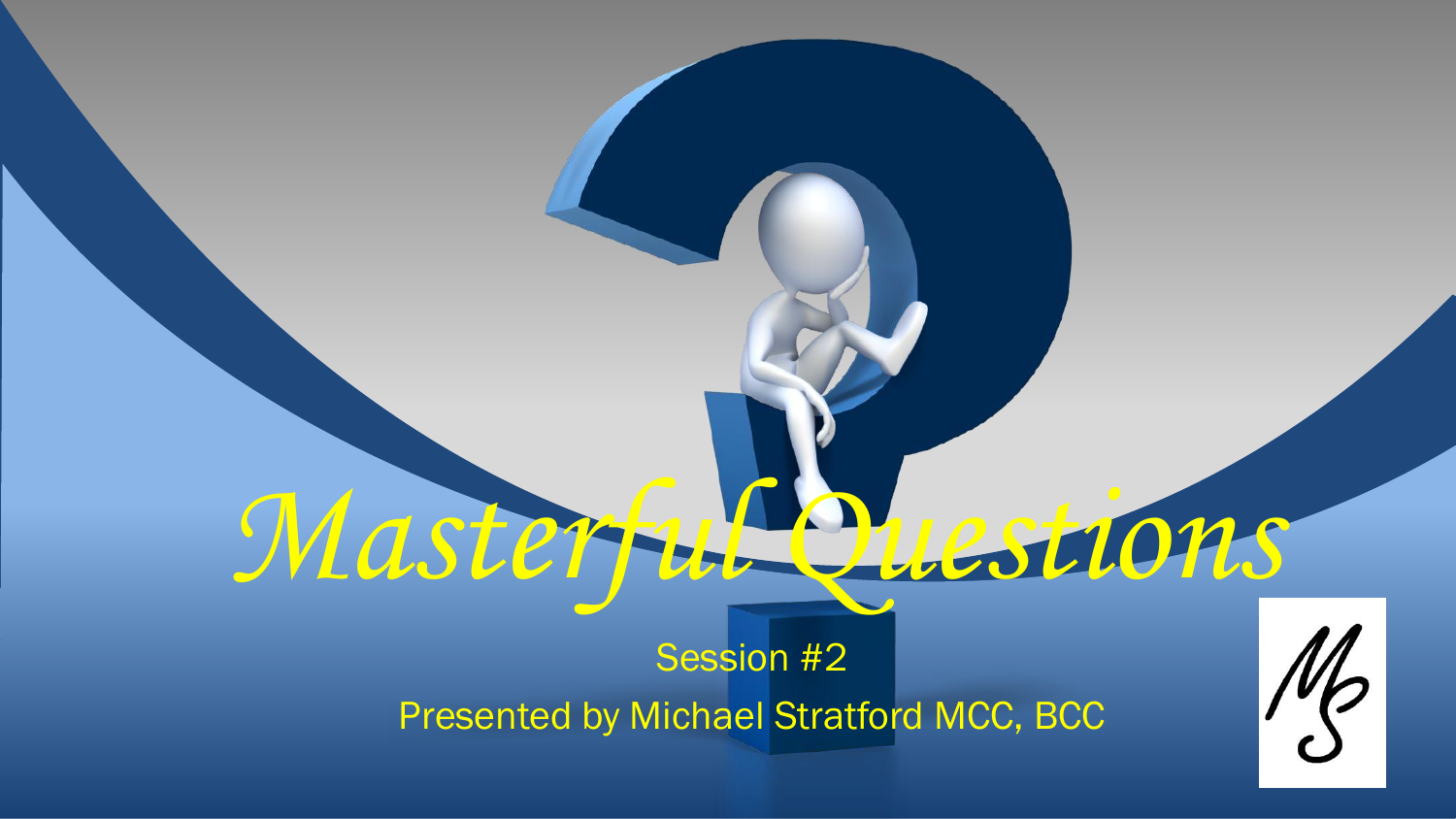### *What we're up to today*



Review/debrief about last week **Practice** The Coaching Equation The StratMatrix Addition by Subtraction **Practice** Tool time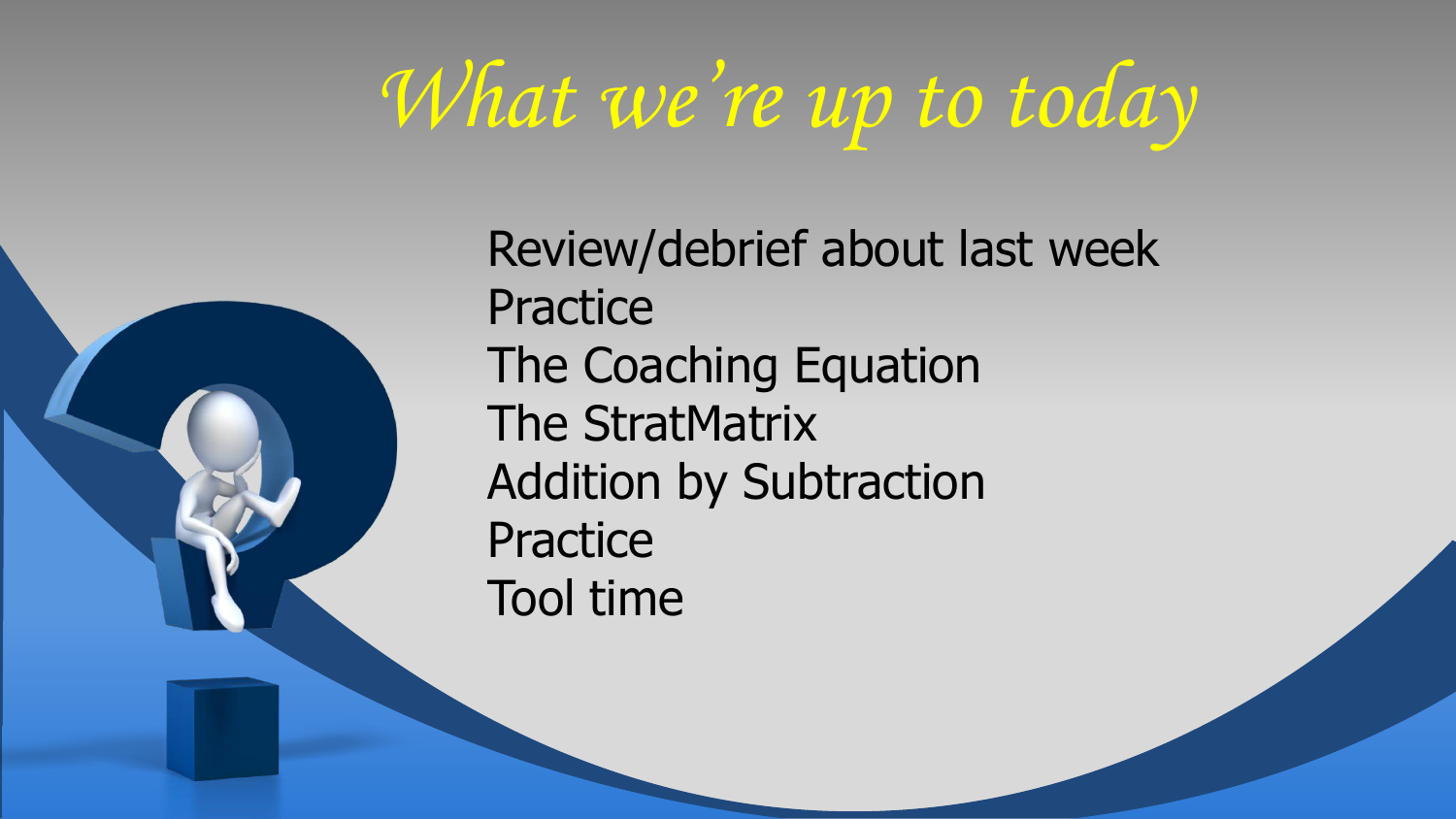

### *What if anything has already shifted about your relationship to questions?*

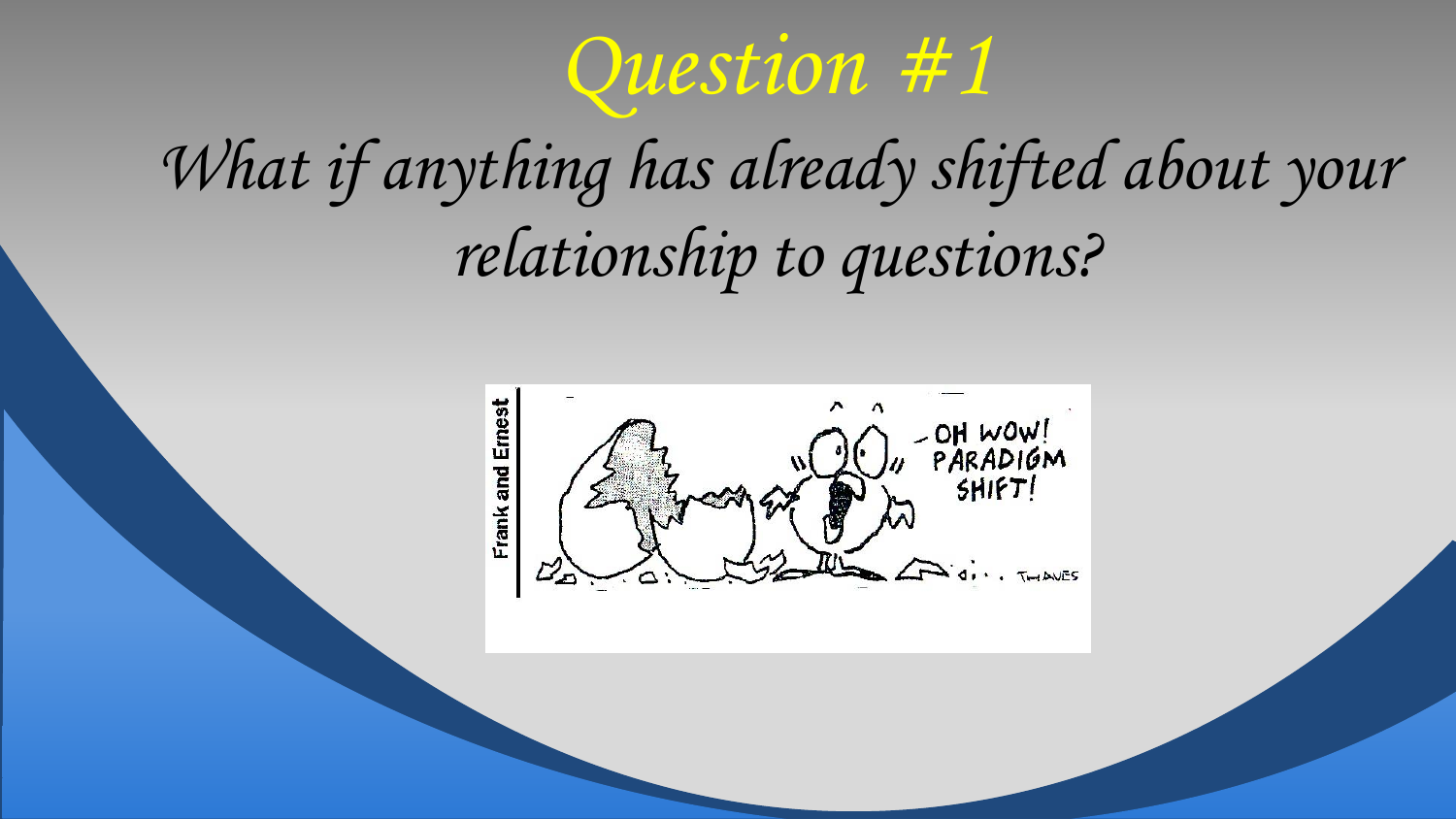

*If you were to teach this course, and could only make one point, what would be the keystone awareness that you could give a new coach learning about questions?*

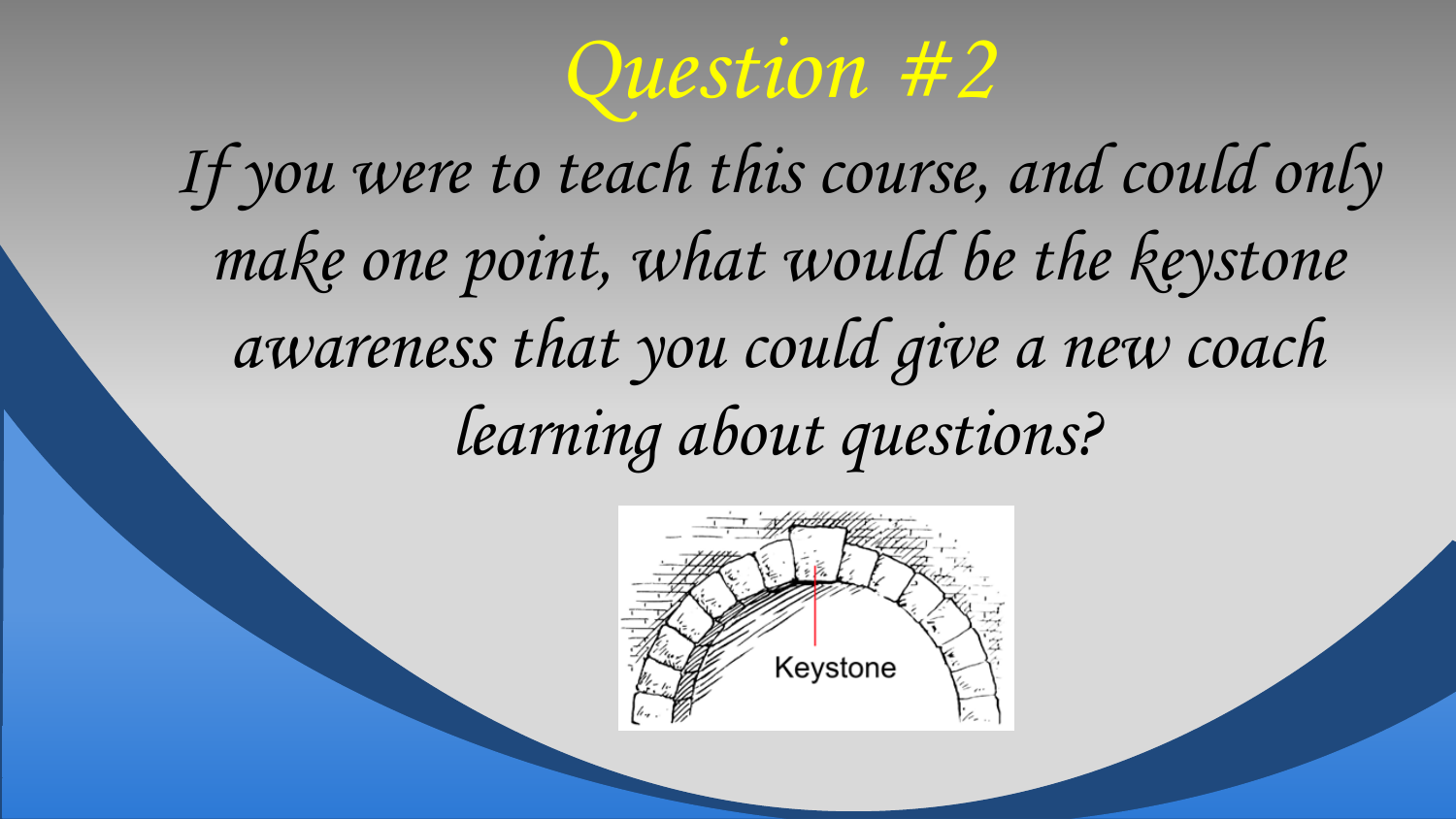

#### *From studying the questions of others, what's the most important thing that you've noticed about structure?*

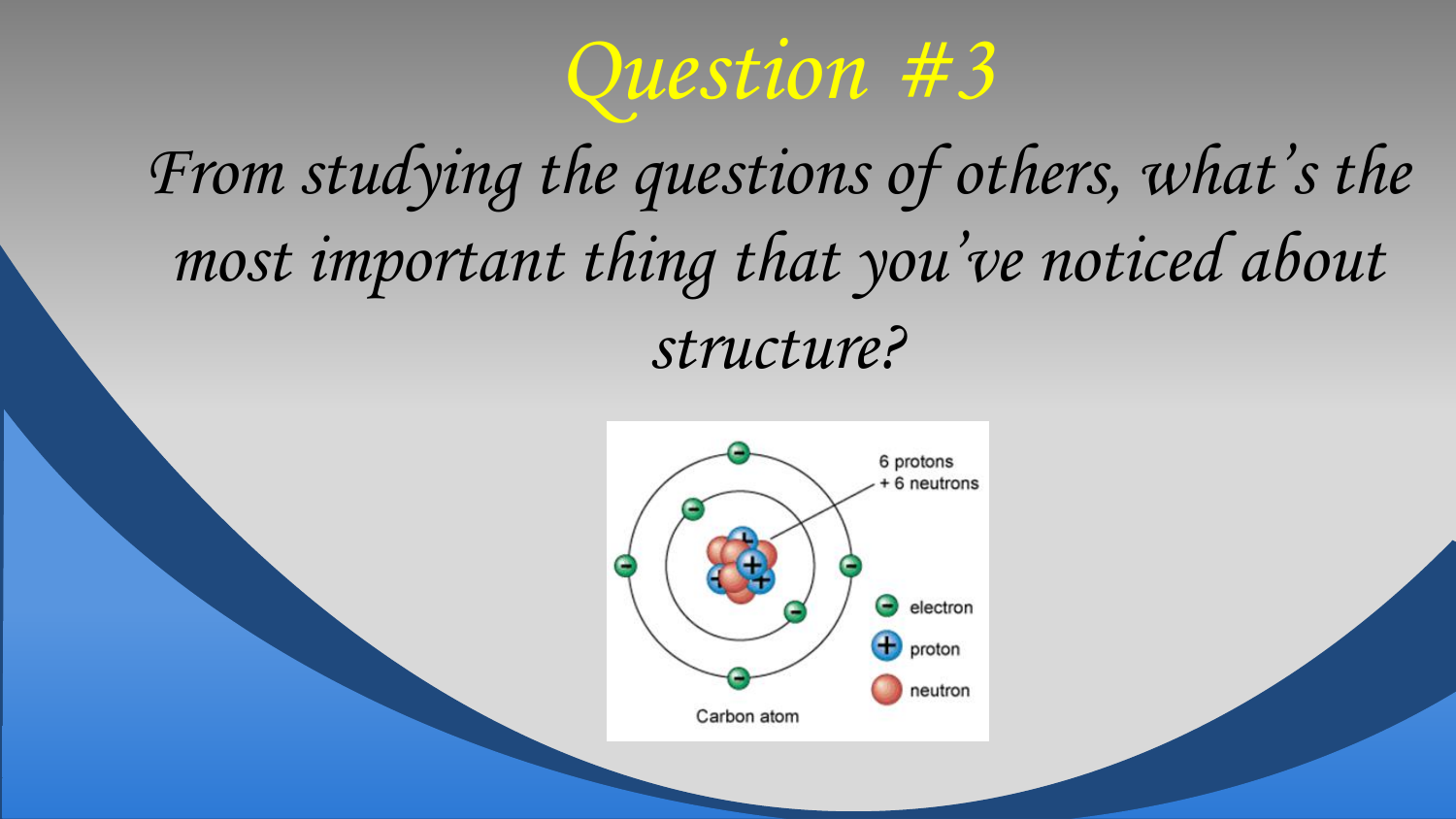*Time for Practice* 

## *"Coaching the moment not the history"*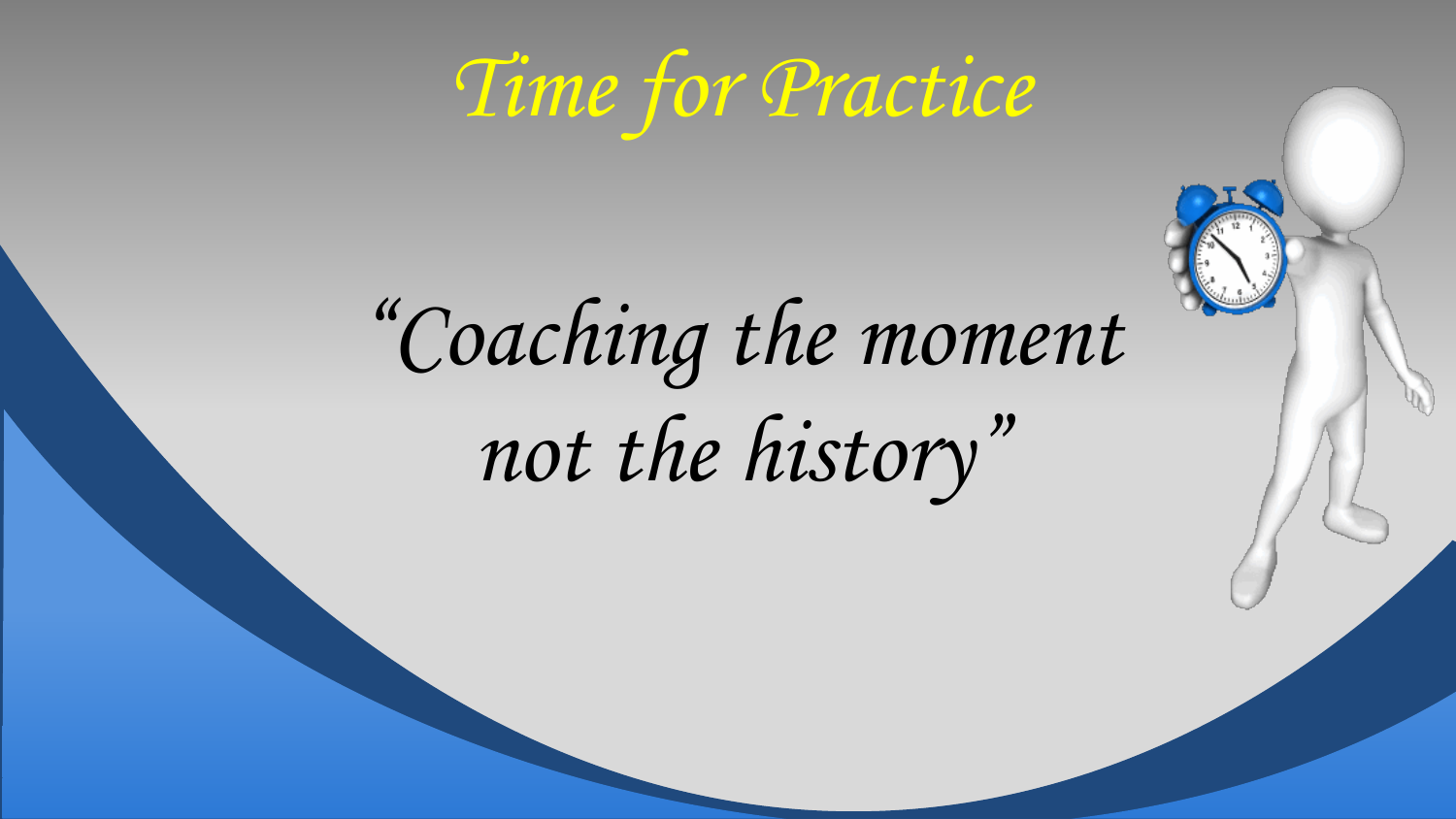### *Groundrules – First pick a number from 1 - 10*

*1. You get to ask one question of the client. 2. No closed end questions . 3. Then the next person goes. 4. You must ask only from what the client just said, not what you would have asked if you were in an earlier position.*

> *\*\*Once your turn has passed pay attention to the structure of others' questions, how they're built and what happens with the client when they're asked.*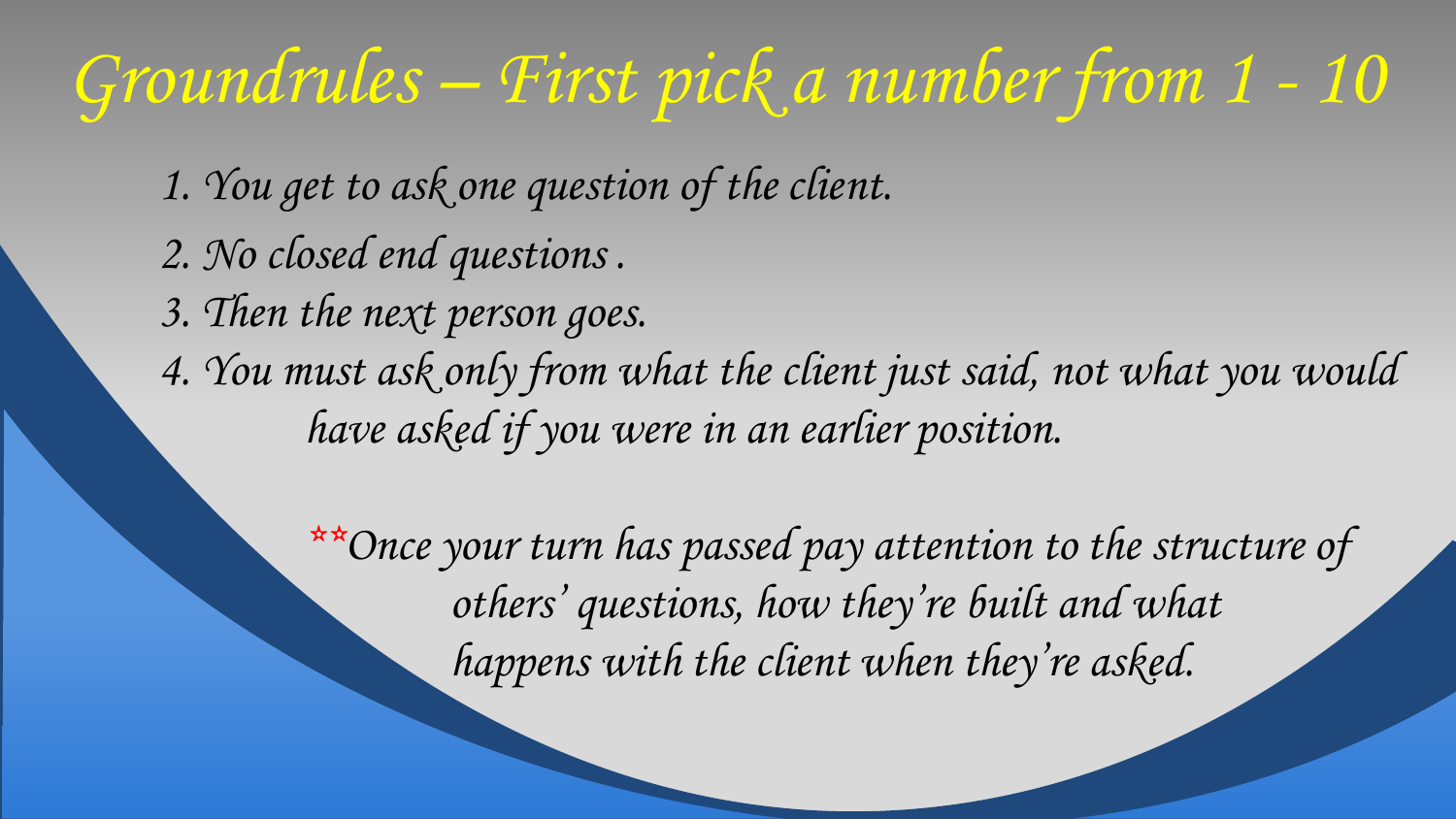### *The Coaching Equation*

#### Performance = Potential - INTERFERENCE



#### Coaching is a subtractive process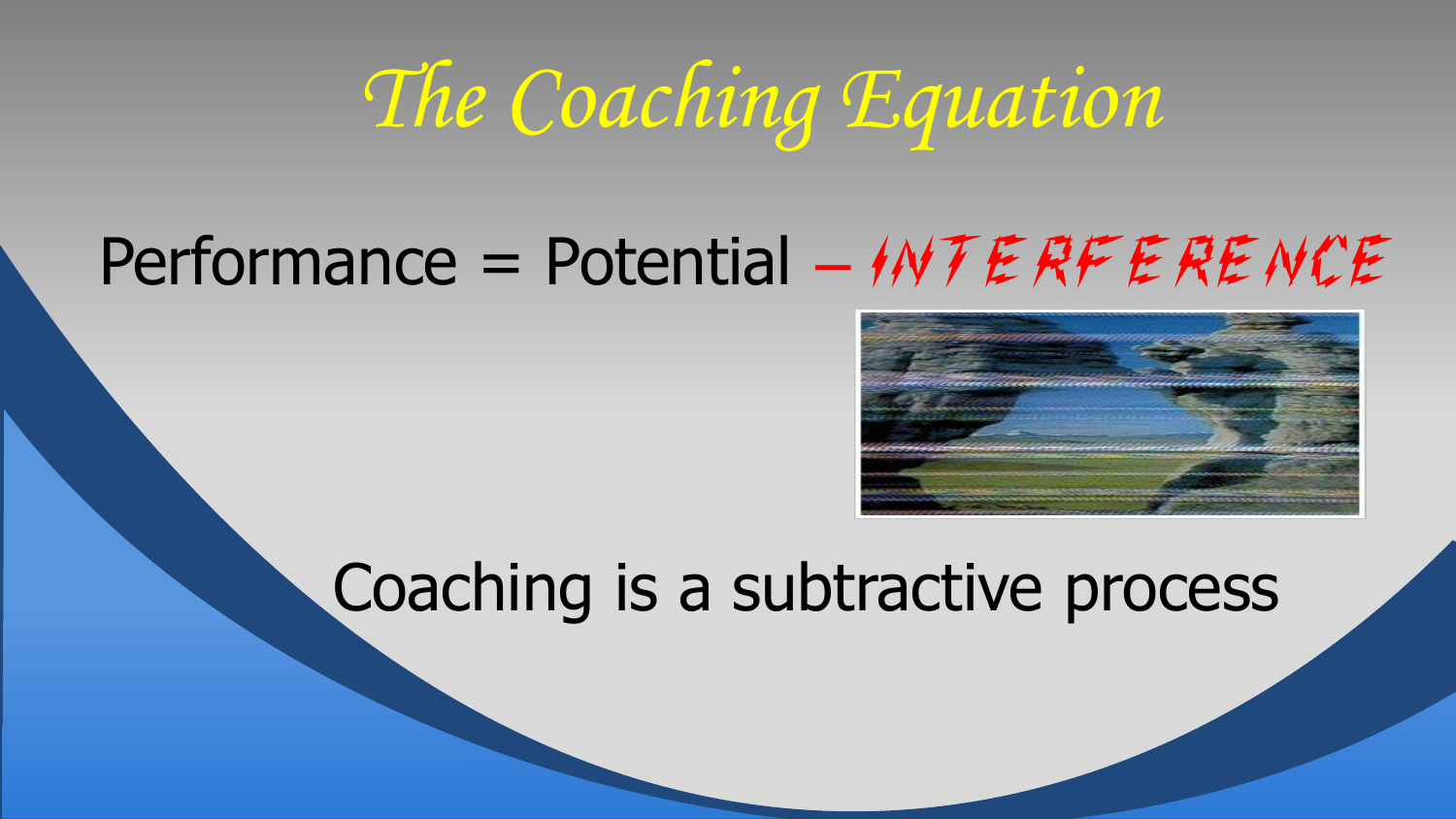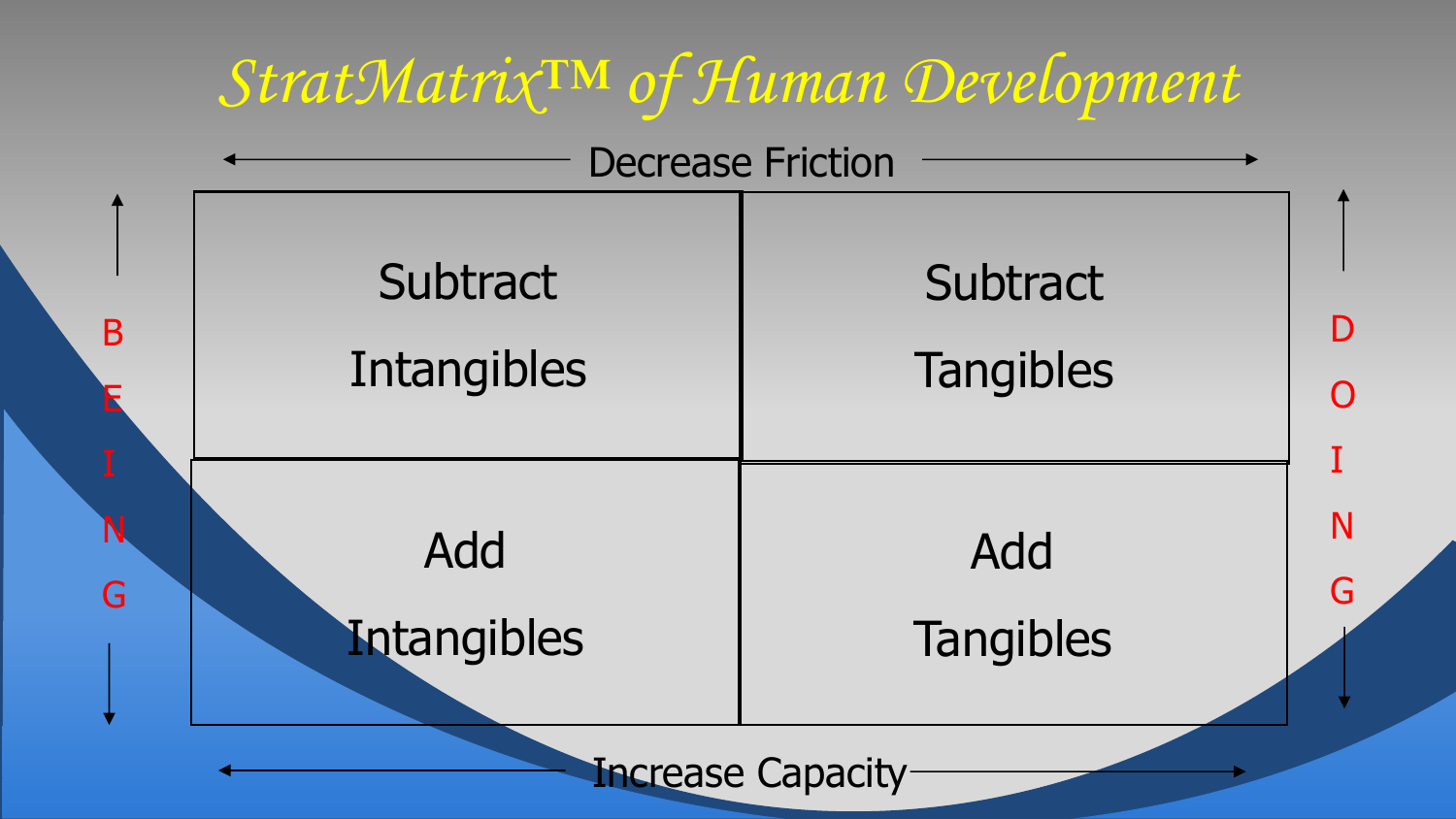*What to Subtract (Intangibles)*

Assumptions of skill/training level – mistaken notion that one is "better" than they actually are

Beliefs – they are trained, constructed and assimilated and look like truth or facts

Ego – identity of being an expert/needing to be 'the one who knows'

Fears – what will happen if…or what happened before that I should fear again

Ignorance – the simple basic absence of information or knowledge

 Hungers – deep inner drivers i.e. hunger to feel needed valued, important, liked, powerful, respected appreciated, heard, loved.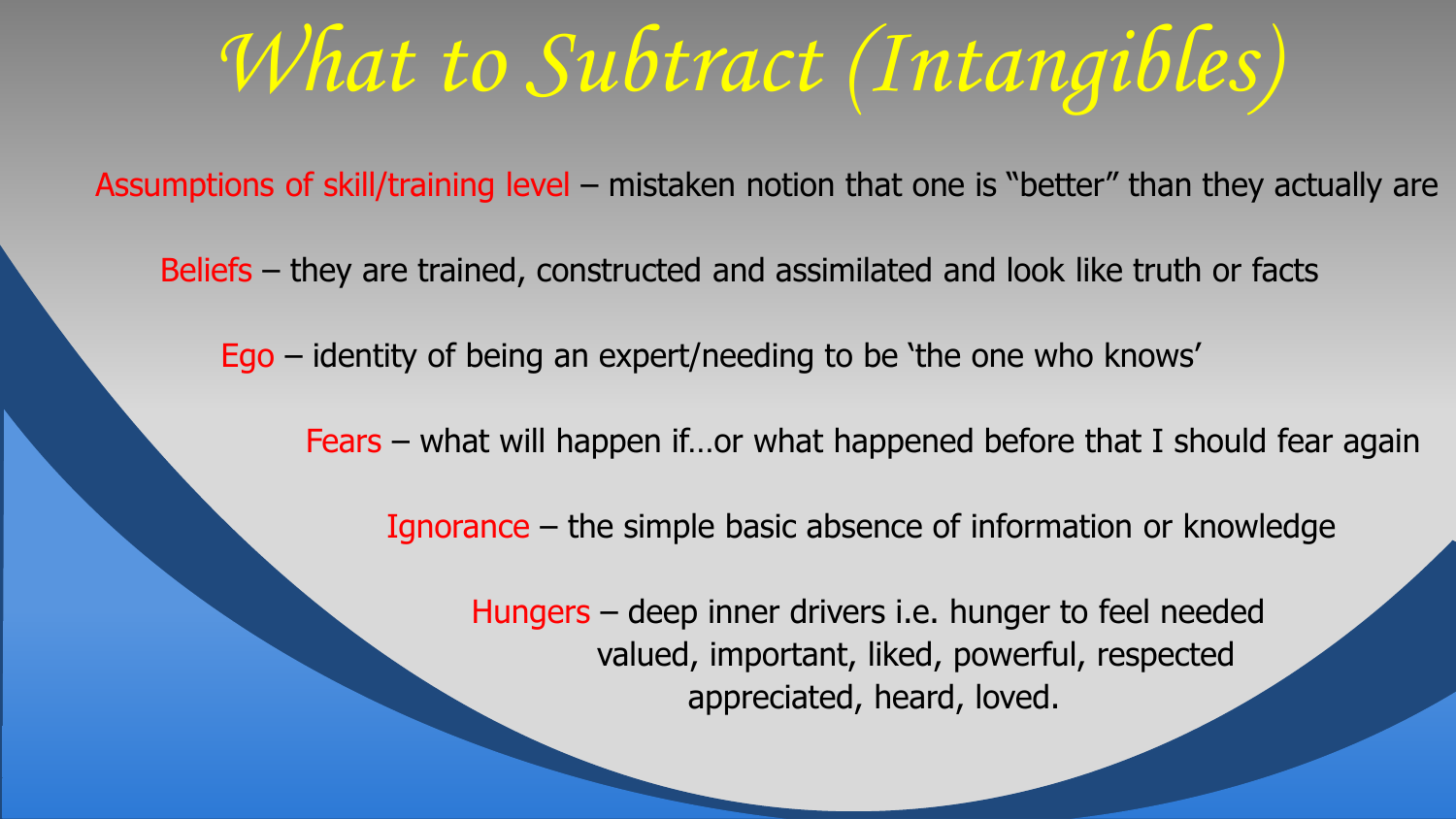

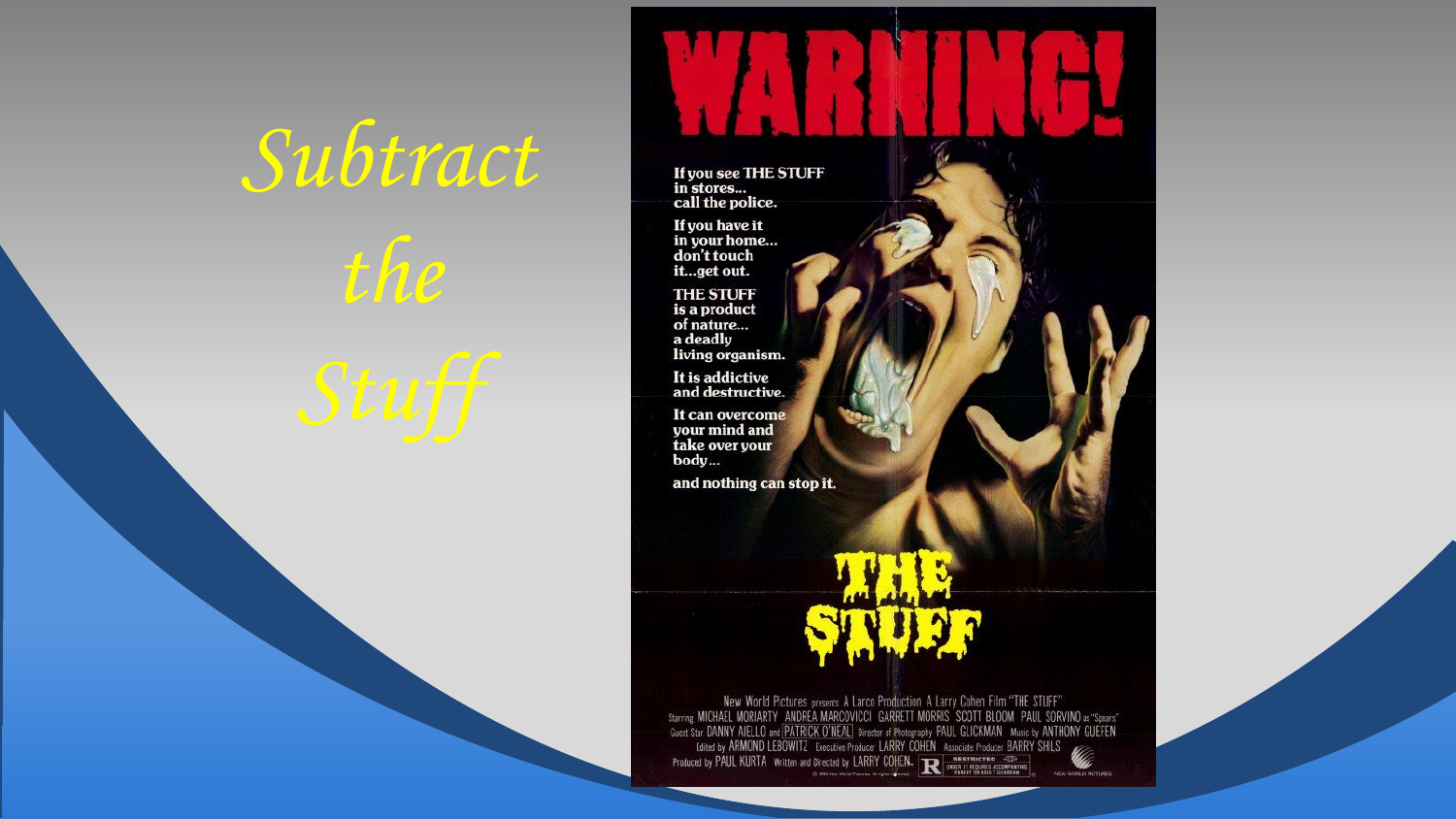### *Subtracting Fear – Demo?*





Anything else will simply rubber band back to the fear because the energy hasn't shifted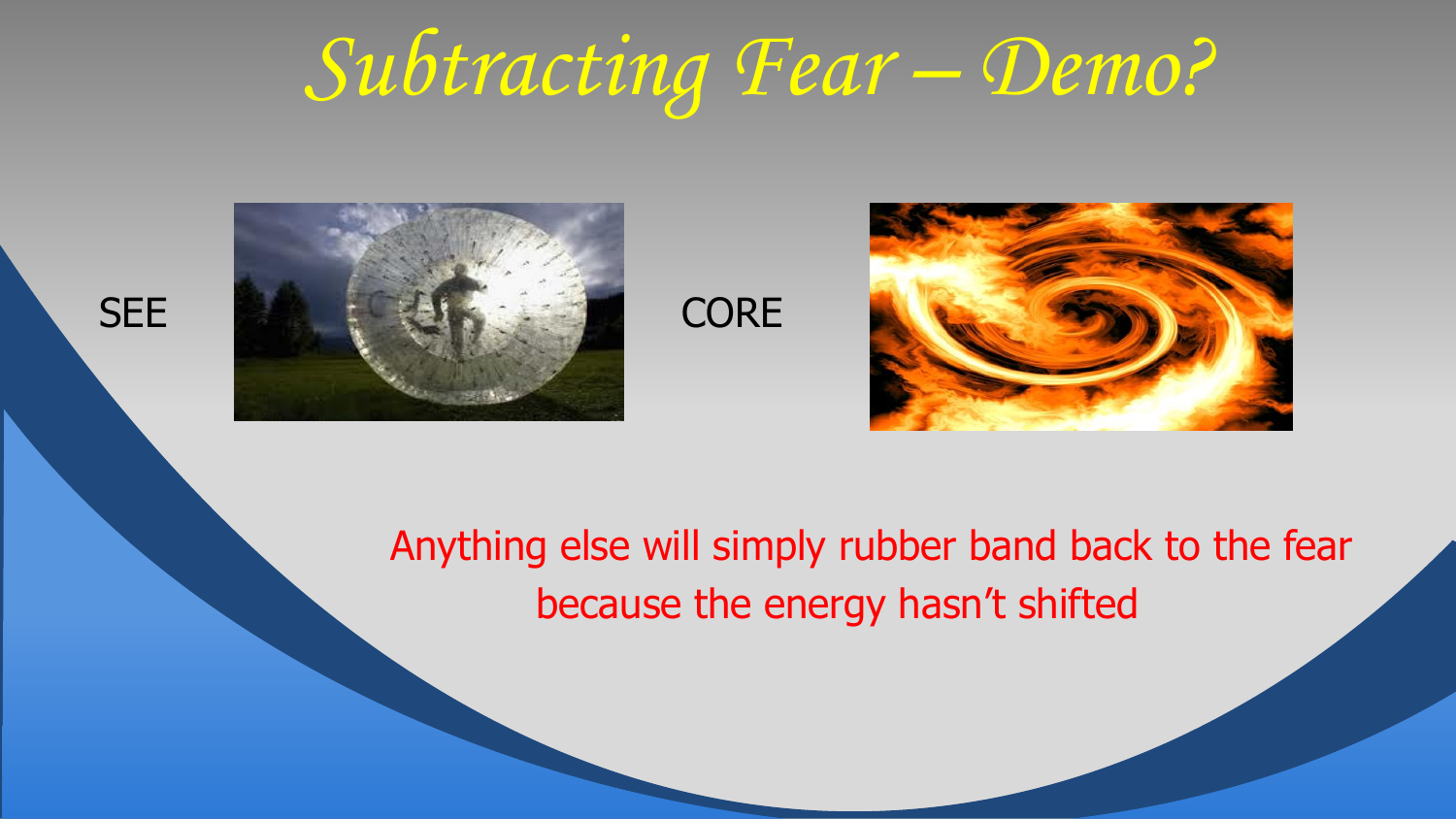# *Time for Practice "Coaching the moment not the history" The Subtraction Version*